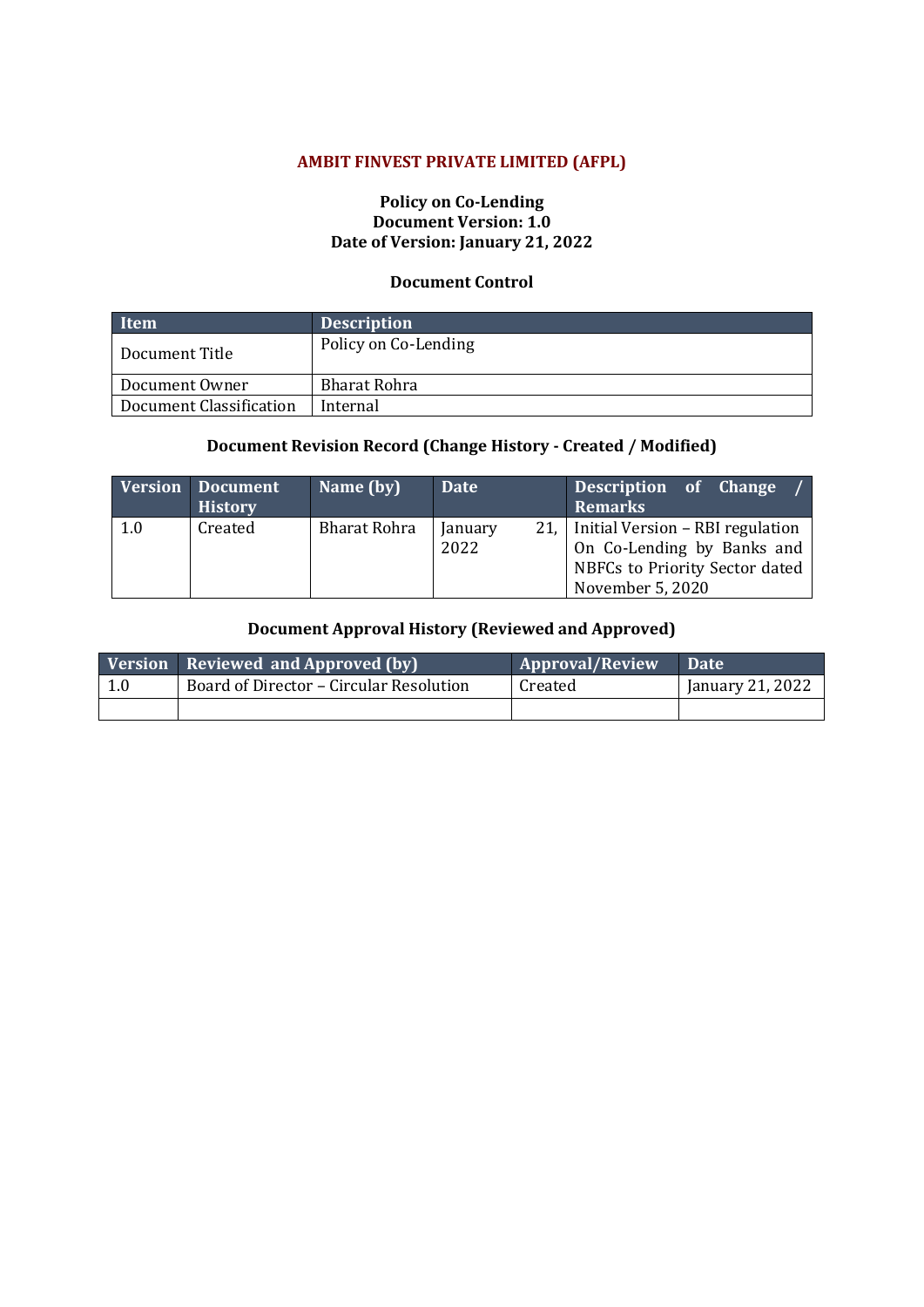# **AMBIT FINVEST PRIVATE LIMITED (AFPL)**

 **Policy on transfer of loan exposures**



## **Contents:**

| S.No | Particular                             | Page No. |
|------|----------------------------------------|----------|
|      | Background                             |          |
|      | Objective                              |          |
|      | Engagement Models with Banks under CLM |          |
|      | Products for Co-lending                |          |
|      | Geographical Scope                     |          |
|      | Co-lending guidelines                  |          |
|      | Disclosures                            |          |
|      | <b>Review and Amendments</b>           |          |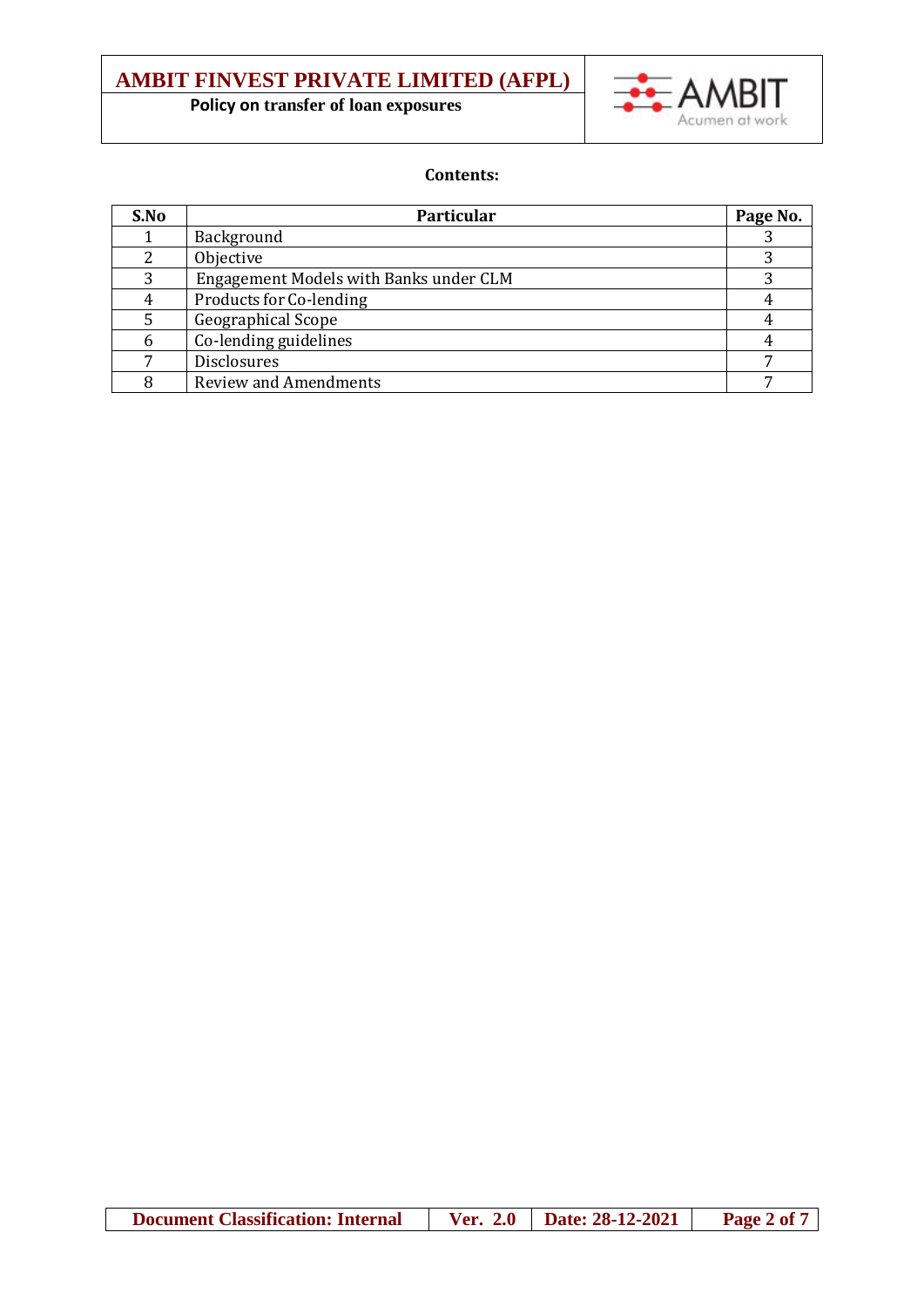

## **1. Background**

Ambit Finvest Private Limited (hereafter referred to as 'the AFPL'/ 'the Company') is a private limited company incorporated under the provisions of the Companies Act, 1956 and is a Reserve Bank of India (RBI) registered Systemically Important Non-Deposit Accepting or Holding Non-Banking Financial Company ("NBFC-NDSI").

The Policy on Co-Lending (hereinafter referred to as 'the Policy) has been drafted in line with the Reserve Bank of India (RBI) notification bearing reference no. RBI/2020-21/63, FIDD.CO.Plan.BC.No.8/04. 09.01 /2020-21 dated November 05, 2020 allowing co-lending by Bank and NBFC with an aim to improve the flow of credit to the unserved and underserved sector of the economy and make available funds to the ultimate beneficiary at an affordable cost, considering the lower cost of funds from banks and greater reach of the NBFCs.

## **2. Objective**

The Company intends to work with qualified banks to explore "Co-Lending Model" (CLM) prospects across its existing and new products / segments that meets the Circular requirement.

## **3. Engagement Models with Banks under CLM**

The Company shall, on the basis of discussion with eligible Banks, enter into CLM Master Agreements for implementing the model under either mode: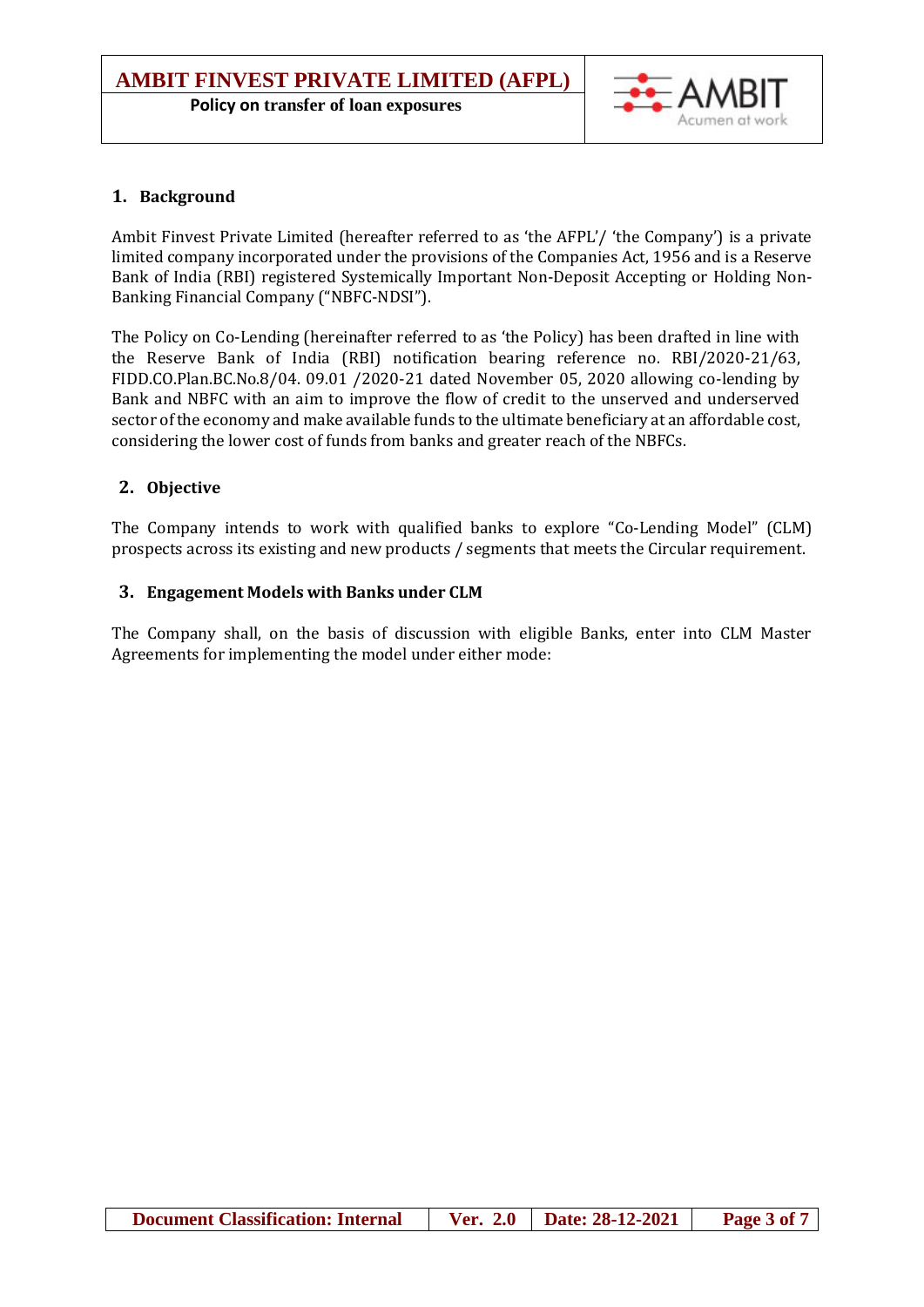## **AMBIT FINVEST PRIVATE LIMITED (AFPL)**

#### **Policy on transfer of loan exposures**



stipulated in the guidelines for direct

assignment.



## **4. Products for Co-lending**

Lending under the CLM can be undertaken in all products of the Company that are eligible to be treated as Priority Sector under the extant RBI guidelines.

The CLM policy will not be applicable to foreign banks (including WOS) with less than 20 branches.

## **5. Geographical Scope**

The Company intends to explore Co-lending opportunity across its branch network.

## **6. Co-lending guidelines**

The CLM arrangements would have following essential features –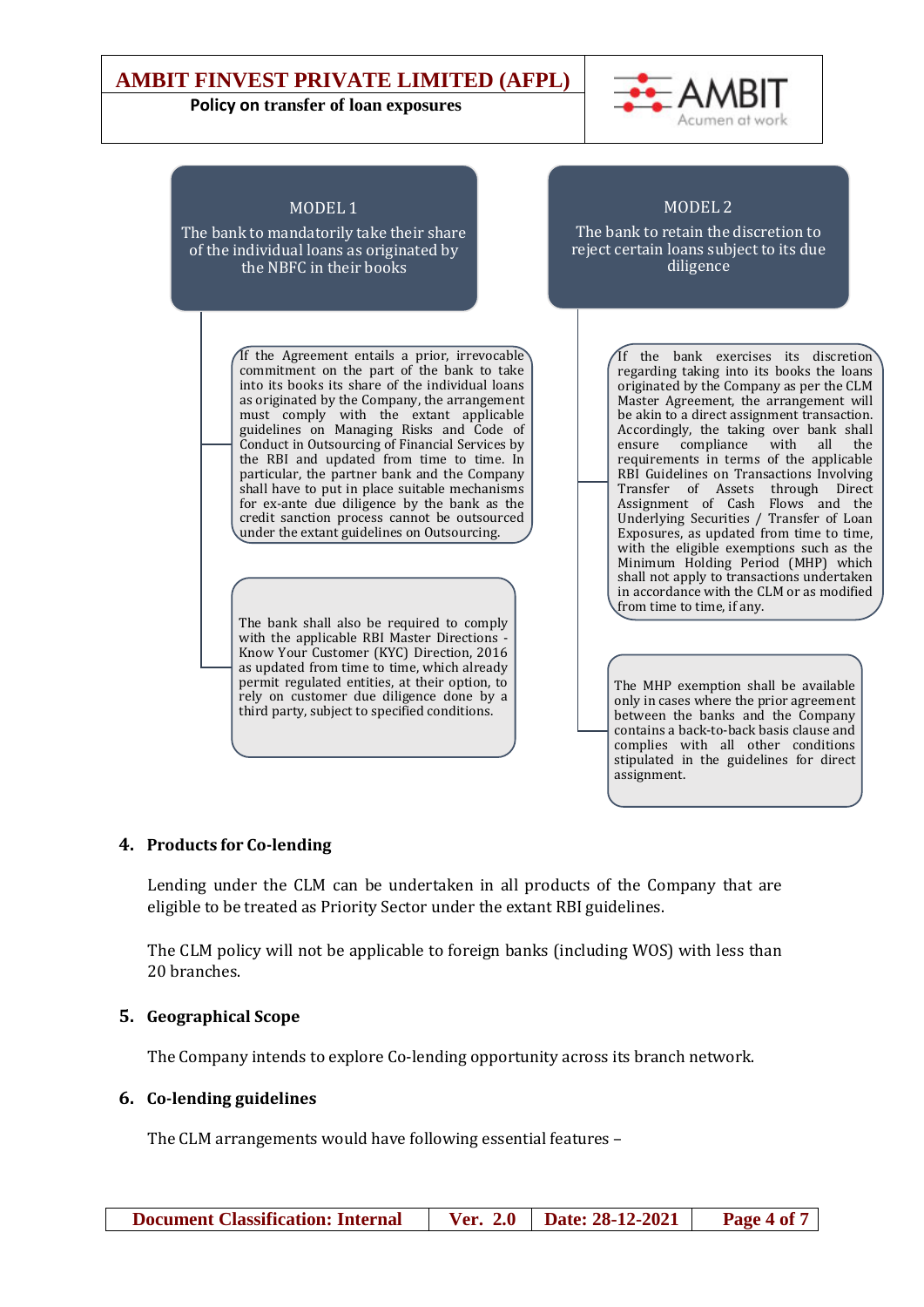## **Policy on transfer of loan exposures**



## **i. Board Approved Policy**

The Company, through this document, proposes the CLM Policy to comply with the Circular and to explore the partnerships with Banks.

## **ii. Sharing of Risk and rewards**

The Company will comply with the extant provisions of the circular that requires the originating NBFC shall retain minimum 20% of the individual loans on their books until maturity. This percentage may vary and/or increased as per the mutually agreed terms and conditions with the Bankers from time to time.

## **iii. Commercials**

- Interest rate- Under Model 1, the ultimate borrower may be charged a single blended interest rate as may be agreed upon by both the lenders conforming to the extant guidelines applicable to both. Under Model 2, the Company shall price the entire exposure in a manner fit as per its risk appetite or as pre-determined with the Bank. The bank may subject to its due diligence share the exposure and consequently the repayment/ recovery of interest in proportion to their share of credit and interest
- Fees and Expense sharing for other activities- Appropriation between the Co-lenders may be mutually decided basis mutual agreement with Banks.
- AUM / Servicing Fees / Any other commercial terms– Would be agreed mutually with Banks.

#### **iv. Due Diligence (Know Your Customer)**

The Company will adhere to applicable KYC/ AML regulatory guidelines and any other regulation as stipulated by RBI from time to time.

#### **v. Credit Appraisal**

A separate Standard Operating Process (SOP) or equivalent document would be created in discussion with the partner bankers following the CLM Master Agreement being entered into, to suitably detail the Credit Appraisal process within the SOP or equivalent document.

#### **vi. Loan Sanction**

Under the CLM arrangements, the procedure of issuing sanction letters and executing loan agreements would be specified in the SOP as mutually agreed with Partner Bankers.

#### **vii. Borrower Loan Documentation**

The necessary disclosures of this arrangementto be made in the loan agreement and explicit consent from the Borrower would be taken upfront.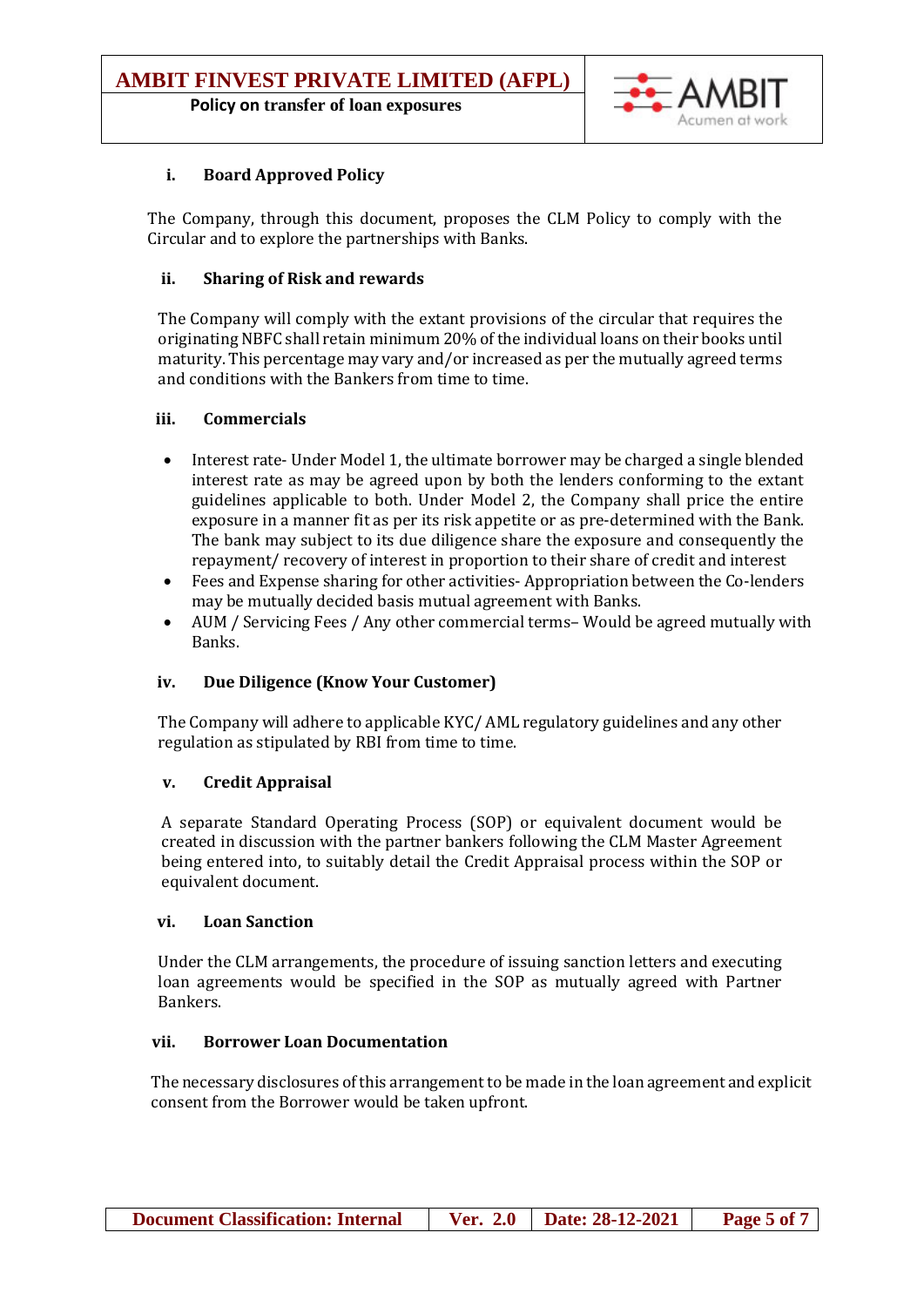## **Policy on transfer of loan exposures**



## **viii. Audit**

The loans under the CLM shall be included in the scope of internal/statutory audit within the banks and the Company to ensure adherence to their respective internal guidelines, terms of the agreement and extant regulatory requirements.

## **ix. Customer Service & Grievance Redressal**

- The Company shall be the single point of interface for the customers and shall generate a single unified statement of the Borrower Loan under CLM, through appropriate information sharing arrangements with the bank.
- The extant guidelines relating to customer service and fair practices code and the obligations enjoined upon the Banks and the Company therein shall be applicable in respect of loans given under the arrangement.
- The Company shall be responsible for grievance redressal within 30 days in line with existing grievance policy of the Company, failing which the borrower would have the option to escalate the same with the concerned Banking Ombudsman/Ombudsman for NBFCs or the Customer Education and Protection Cell (CEPC) in RBI.

## **x. Escrow Accounts**

 The Company and the partner Bank shall open escrow accounts with the partner Bank acting as the Escrow Bank and the manner of operations of such account shall be detailed in the SOP.

## **xi. Monitoring and Recovery**

The co-lenders shall establish a framework for monitoring and recovery of the loan as mutually agreed upon, which will be part of Master Agreement entered into between both the lenders.

## **xii. Security and Charge Creation**

The security and, where appropriate, the charge for such loan shall be created as agreed amongst the co- lenders under the CLM model.

## **xiii. Provisioning/Reporting Requirement**

The Company will follow the provisioning requirements including reporting to Credit Information Companies etc as per the applicable regulatory guidelines. The Company shall also carry out the respective reporting requirements as per applicable law and regulations for its portion of the loan.